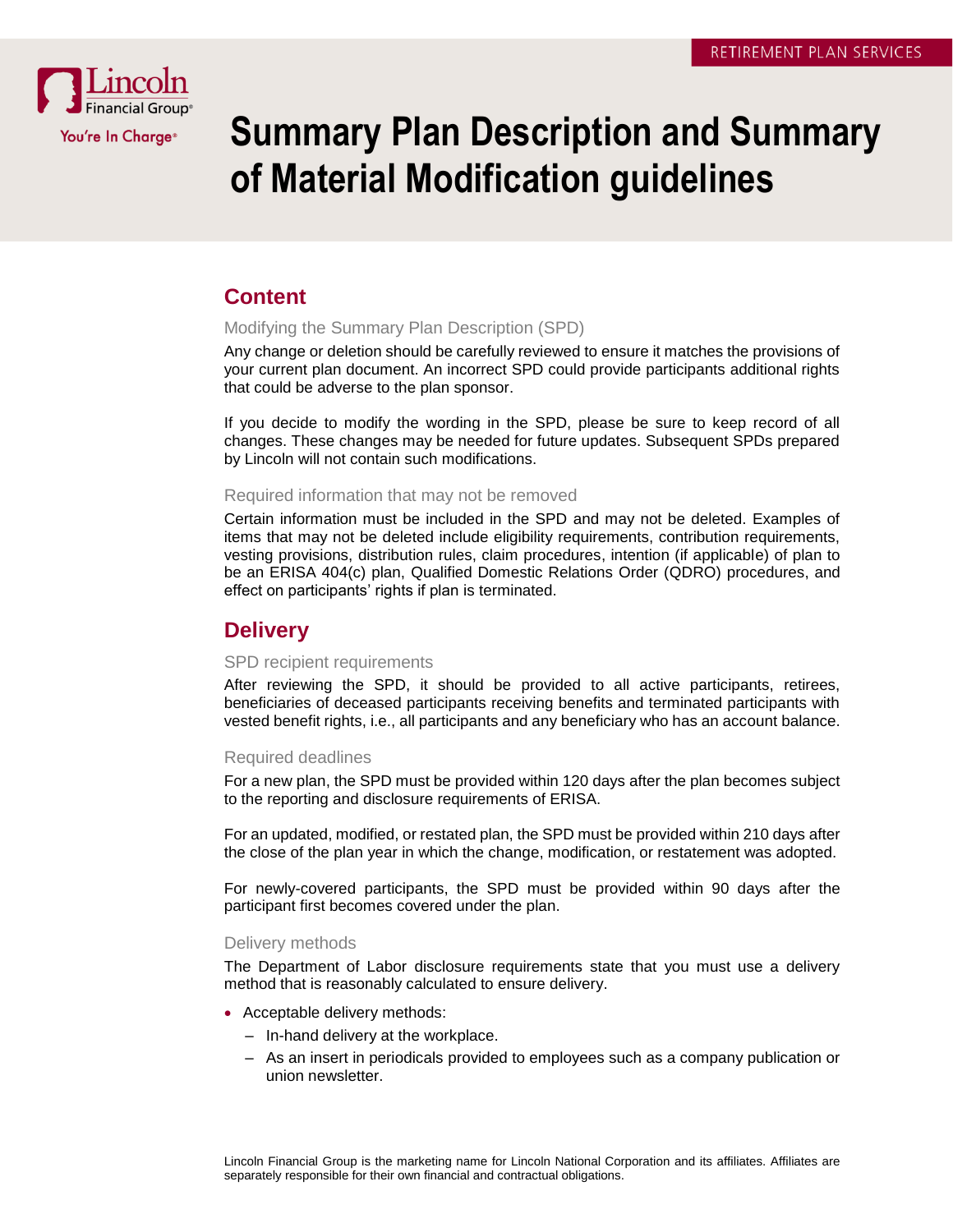- First-class postal mail delivery. Second or third-class delivery is also acceptable if return and forwarding postage is guaranteed and address correction is requested.
- Electronic media delivery with certain restrictions (see Appendix A Electronic delivery guidelines).
- Unacceptable delivery methods:
	- Posting on a bulletin board at the work site.
	- Furnishing via a computer kiosk at the work site.

For plan sponsor use only. Not for use with plan participants.

This material is designed to provide information regarding the subject matter covered. It is provided with the understanding that Lincoln affiliates, their distributors, and their respective employees, representative, and/or insurance agents are not engaged in rendering legal or tax advice.

Affiliates of Lincoln National Corporation include, but are not limited to, The Lincoln National Life Insurance Company, Lincoln Life & Annuity Company of New York, and Lincoln Retirement Services Company, LLC.

Lincoln Financial Group is the marketing name for Lincoln National Corporation and its affiliates. Affiliates are separately responsible for their own financial and contractual obligations.